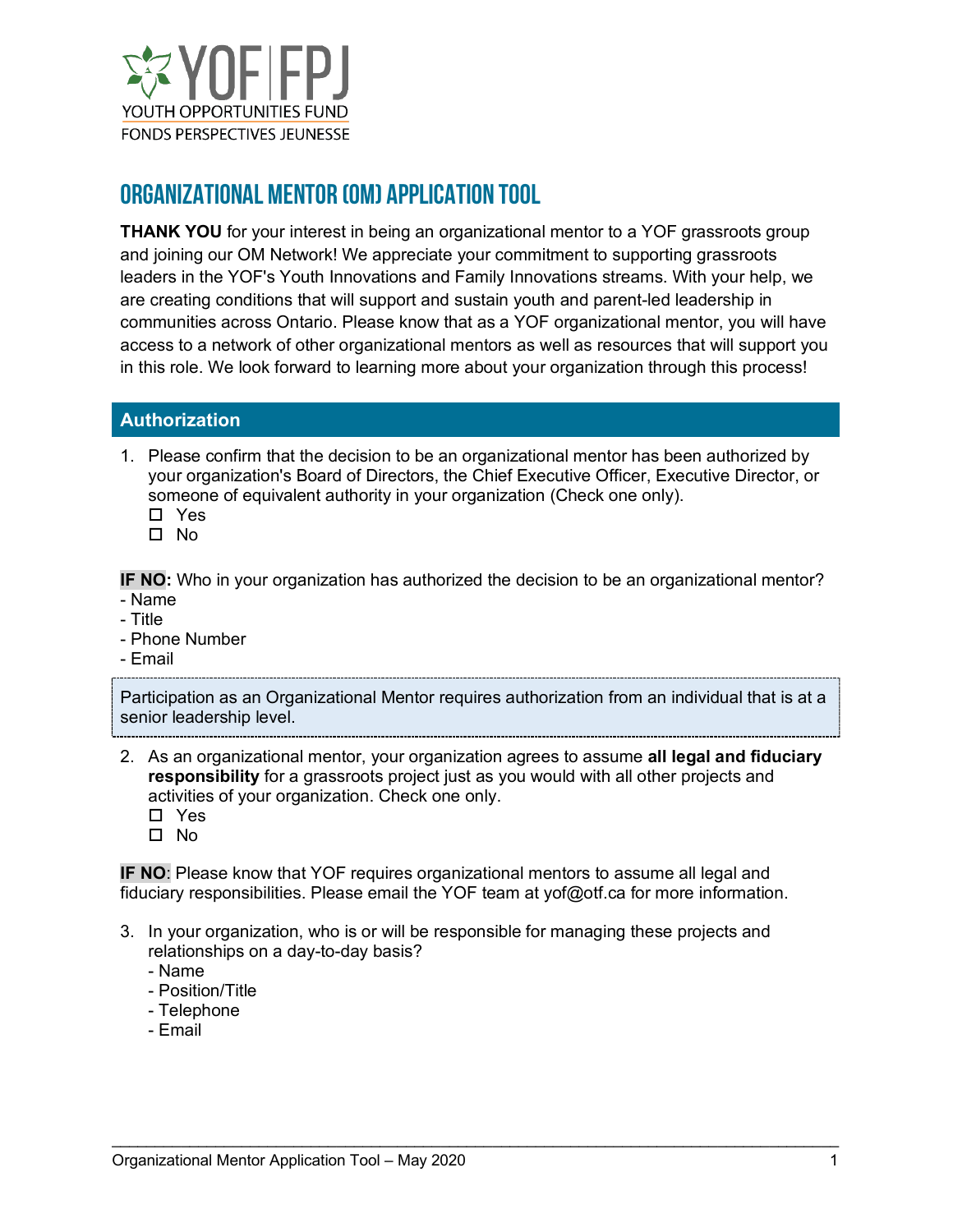

#### **Organizational Capacity**

- 4. Has your organization acted as an organizational mentor in the past? The sector also uses terminology such as trusteeship, emerging governance platform, or charitable home to describe the relationship between an organization and a grassroots group.
- 5. Please confirm that your organization has the **infrastructure** to support grassroots projects. This means that your organization has the staff to support these projects administratively. It means that the roles and responsibilities of your staff team are clearly defined and can be shared with project leaders. Infrastructure also means that relevant financial and human resources (HR) policies and procedures are in place and can be shared with project leaders. Check one only.
	- □ Yes
	- $\square$  No

**IF NO**: Please know that YOF requires Organizational Mentors to have the required infrastructure to support grassroots projects. Please email the YOF team at yof@otf.ca for more information.

Please note that some YOF grassroots groups are very new and have come together to test new ideas, lead research, or strategize around pressing issues. Other groups have a longer track record and are being funded through YOF to scale a tested idea.

- 6. In addition to administering projects, Organizational Mentors provide **mentoring supports** to project leaders during the life of the grant. Does your organization have the capacity and interest to mentor project leaders? Check one only.
	- □ Yes
	- No

This looks like coaching project leaders or supporting groups to reflect on what is working best in their project delivery. Please know that the YOF Team also provides coaching to project leaders and this work can be shared between your organization and YOF.

# **Organizational Mentor Profile**

- 7. Your organization is: Check all that apply
	- □ Black-led
	- Indigenous-led

See [link to definitions](https://otf.ca/yof/youth-innovations-stream-definitions) to learn more about how YOF understands the leadership, mandate, and structure of Black-led or Indigenous-led organizations.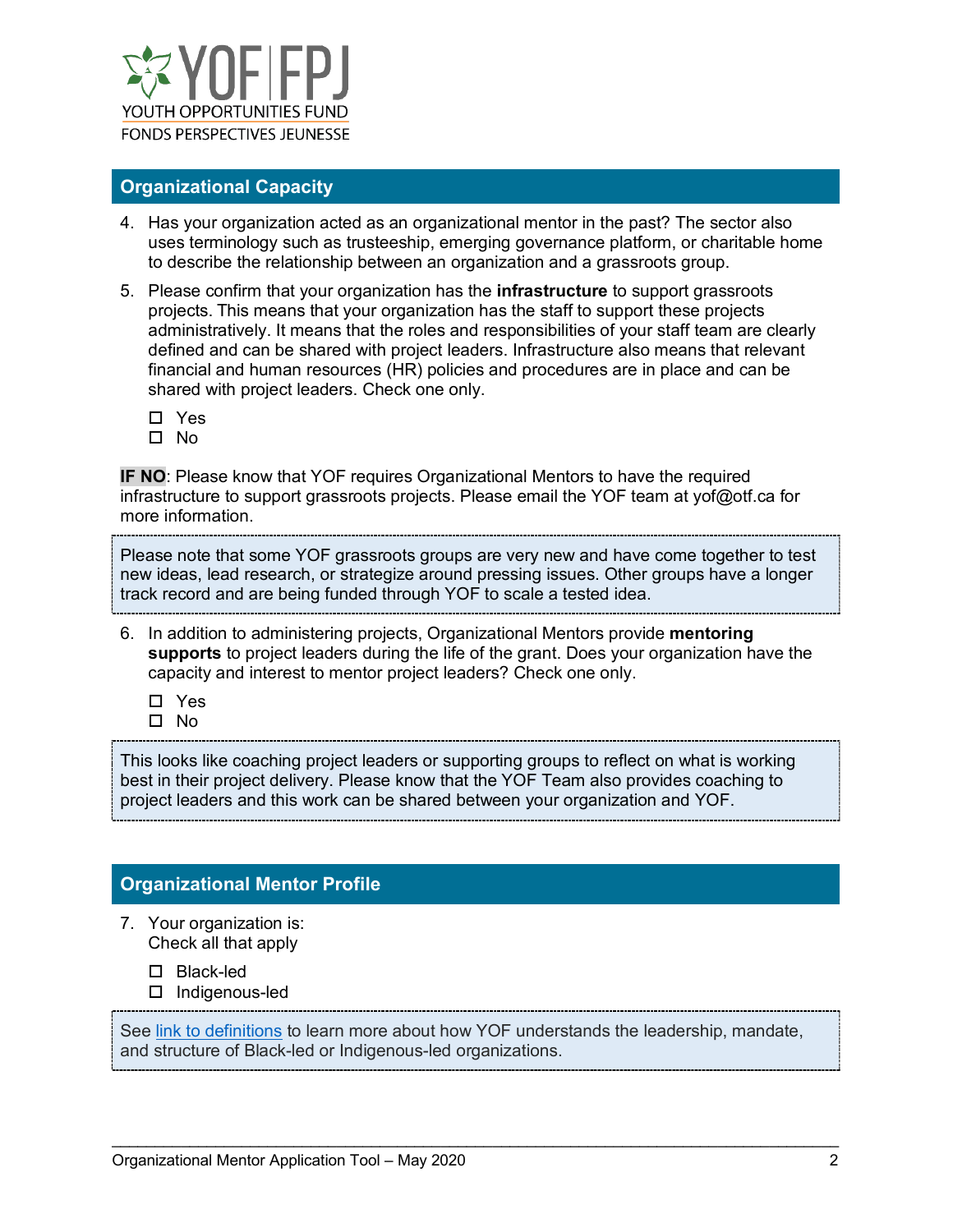

- 8. Please indicate the **types of projects** that your organization would be interested in supporting as an organizational mentor. Check all that apply. Select at least one.
	- $\Box$  We are interested in being a mentor to projects that focus on:
	- $\Box$  Creating safe spaces for Indigenous youth and families to build strong cultural and community connections
	- $\Box$  Creating safe spaces for Black youth and families to build strong cultural and community connections
	- $\square$  Education and training
	- $\square$  Employment and training
	- □ Youth justice
	- $\square$  Systems navigation
	- $\Box$  Housing and social supports
	- $\Box$  Improving access to resources for economic stability
	- $\Box$  Access to mentors
	- $\Box$  Culture and arts
	- $\square$  Increasing access to mentors
	- $\square$  Other

**IF OTHER SELECTED:** Please describe any other types of projects your organization has the capacity and mandate to support:

9. YOF project activities take place in **communities across Ontario**. Please indicate those catchments where your organization is able to administer projects and mentor groups. Select at least one catchment:

Please use the census division breakdown to indicate more specific regions where your organization is able to administer projects and mentor groups. Select at least one census division per selected catchment.

- 10. Is your organization interested in participating in on-line and in-person knowledge exchange sessions with other organizational mentors across the province? Check one only.
	- □ Yes
	- No
- 11. YOF maintains a **published OM Network list** of organizations that have expressed interest in being an organizational mentor to YOF groups/projects. The list includes organization name, contact name, your geographic reach, and types of grassroots projects you are interested in working with. Does your organization give permission to be added to this organizational mentor list? Check one only.

- Yes
- No
- 12. Once this form has been verified, do you give OTF/YOF permission to refer your organization to grassroots groups that match your profile?
	- Yes
	- $\square$  No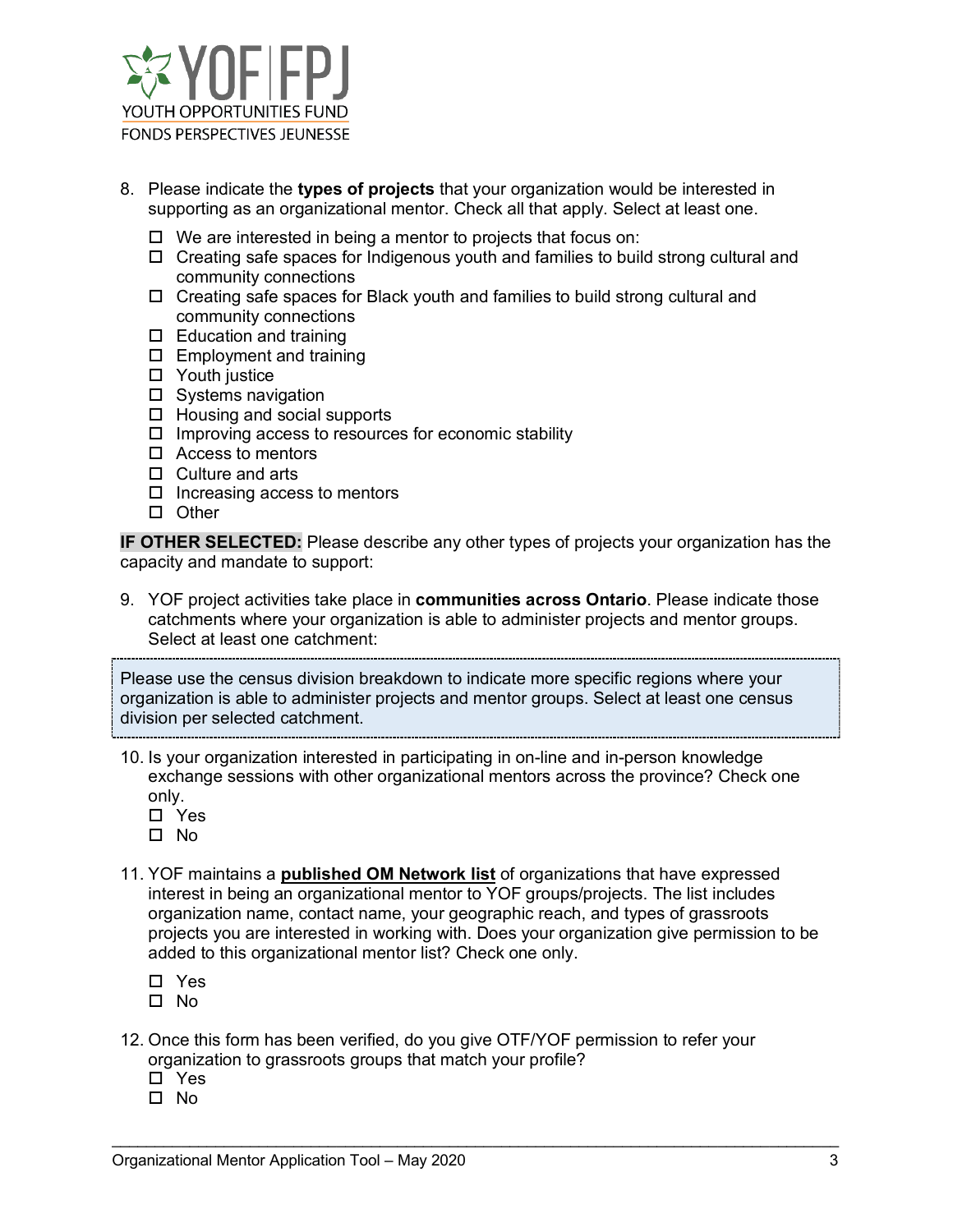

#### **IF YES CHECKED FOR PUBLISHED LIST OR YES CHECKED FOR YOF REFERRAL.**

Who can grassroots leaders or the YOF contact for more information?

- Name
- Position/Title
- Telephone
- Email

#### **Organization Profile Documents**

13. **If new to OTF**: Please provide financial statements and Board member list to complete your organizational profile.

**If you have an existing org profile**: Are your financial statements and Board member details up to date on your org profile?

- □ Yes
- $\Pi$  No

If your organization submitted an application for the two most recent OTF deadlines, your organizational documents are most likely up to date. Check your organizational profile.

**IF NO:** Upload your organization's most recent completed financial statements. Please ensure you are submitting the required financial statements based on your organization's financial year‐end date and total revenues

To consider an organization as eligible, the Ontario Trillium Foundation (OTF) requires at least one fiscal year of financial statements from the date of incorporation or charitable registration. Review our Financial Statement Requirements to ensure you submit the right type of Financial Statements based on your organization's total revenues and fiscal year end date.

- Financial statements for the most recent completed fiscal year must have been completed within six months of your organization's financial year-end.
- Organizations with annual revenues of over \$250,000 must submit audited financial statements for the most recent fiscal year, which must include comparative information for the prior fiscal year. A licensed public accountant external to your organization must provide external to your organization must provide an Audit Report on the financial statements and accompanying notes.
- Organizations with annual revenues between \$50,000 and \$249,999 must submit financial statements for the most recent fiscal year, which must include comparative information for the prior fiscal year. A licensed public accountant external to your organization must provide a Review Engagement Report or a Notice to Reader on the financial statements and accompanying notes.
- For revenues \$49,999 or less, your organization is required to provide us with internally prepared financial statements for the two most recent fiscal years.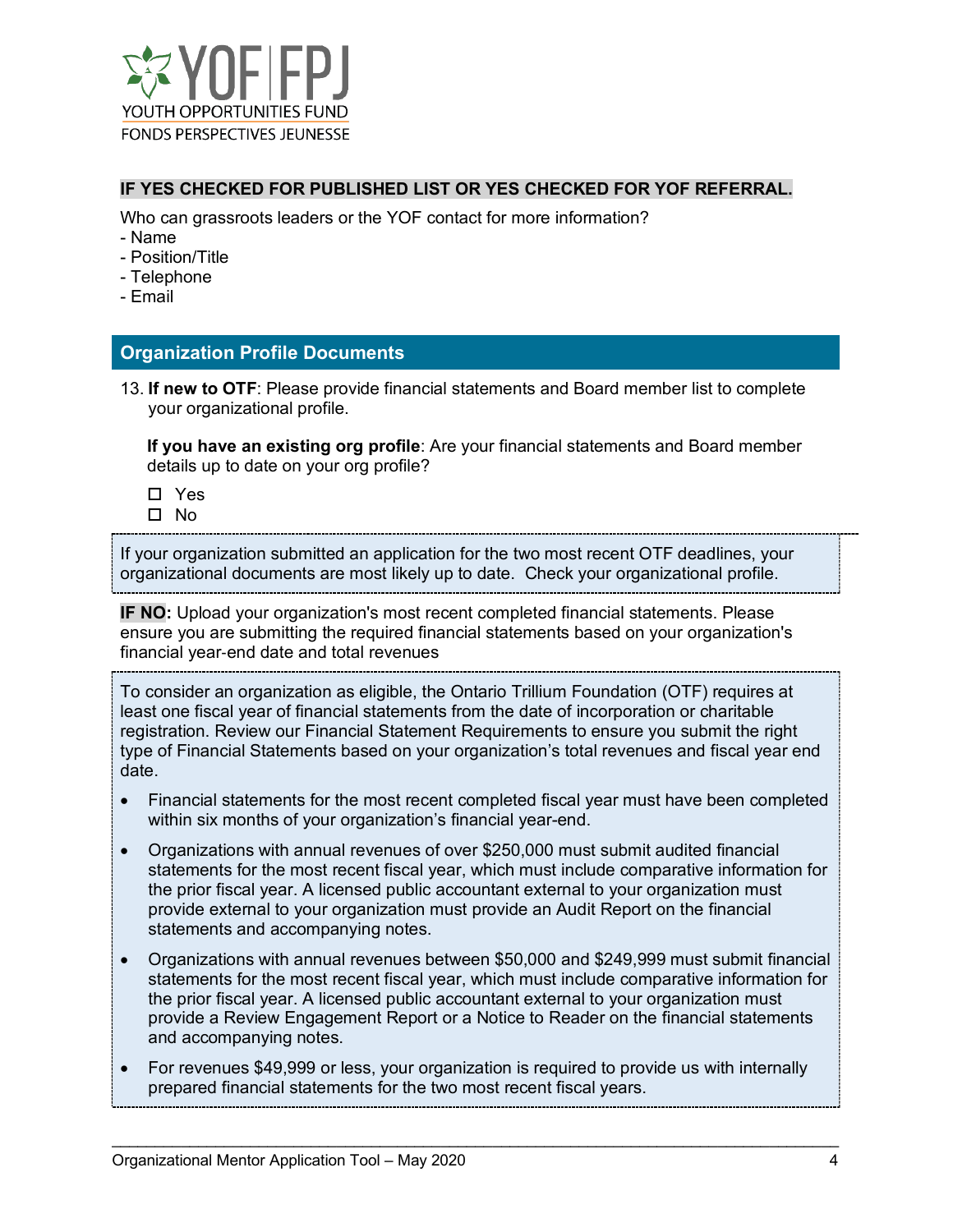

14. Please provide a breakdown of your revenues from your most recent completed fiscal year.

**Revenue Sources Table: [Open]**

| <b>Type of Revenue</b>                 | % of Revenue |
|----------------------------------------|--------------|
| <b>Government Funding - Municipal</b>  |              |
| <b>Government Funding - Provincial</b> |              |
| Government Funding - Federal           |              |
| Fundraising / Donations                |              |
| Income Generated                       |              |
| Other                                  |              |
|                                        |              |

Using your organization's financial statements for the most recent completed fiscal year, please calculate the percentage of revenues for each category: Federal funding, Provincial funding, Municipal funding, Fundraising/Donations, Income-Generated, Other.

For example, if your organization's total revenues are \$100,000 and you receive \$55,000 from the provincial government, generate \$25,000 in fundraising and receive \$20,000 in donations, you would enter 55% for Provincial Funding and 45% for Fundraising/Donations.

15. Does your organization have three or more board members, with at least 50% of board members at an arm's length relationship to each other?

Your organization must have a minimum of three active board members. To be eligible for funding, at least 50% must maintain an arm's length relationship to each other. An 'arm's length' relationship means board members and organization executives are NOT married or related to each other, do not work as business partners or are otherwise in a relationship where interests may be compromised.

**Answer YES if**: board members and organization executives are not married or related to each other, do not work as business partners or are otherwise in a relationship where interests may be compromised.

**Answer NO if**: board members and organization executives are married or related to each other, do work as business partners or are otherwise in a relationship where interests may be compromised.

\_\_\_\_\_\_\_\_\_\_\_\_\_\_\_\_\_\_\_\_\_\_\_\_\_\_\_\_\_\_\_\_\_\_\_\_\_\_\_\_\_\_\_\_\_\_\_\_\_\_\_\_\_\_\_\_\_\_\_\_\_\_\_\_\_\_\_\_\_\_\_\_\_\_\_\_\_\_\_\_\_\_\_\_

16. Please provide / Update Board List below (delete inactive members and add new members)

#### **Board Members Info Table: [Open]**

- First Name
- Last Name
- Position